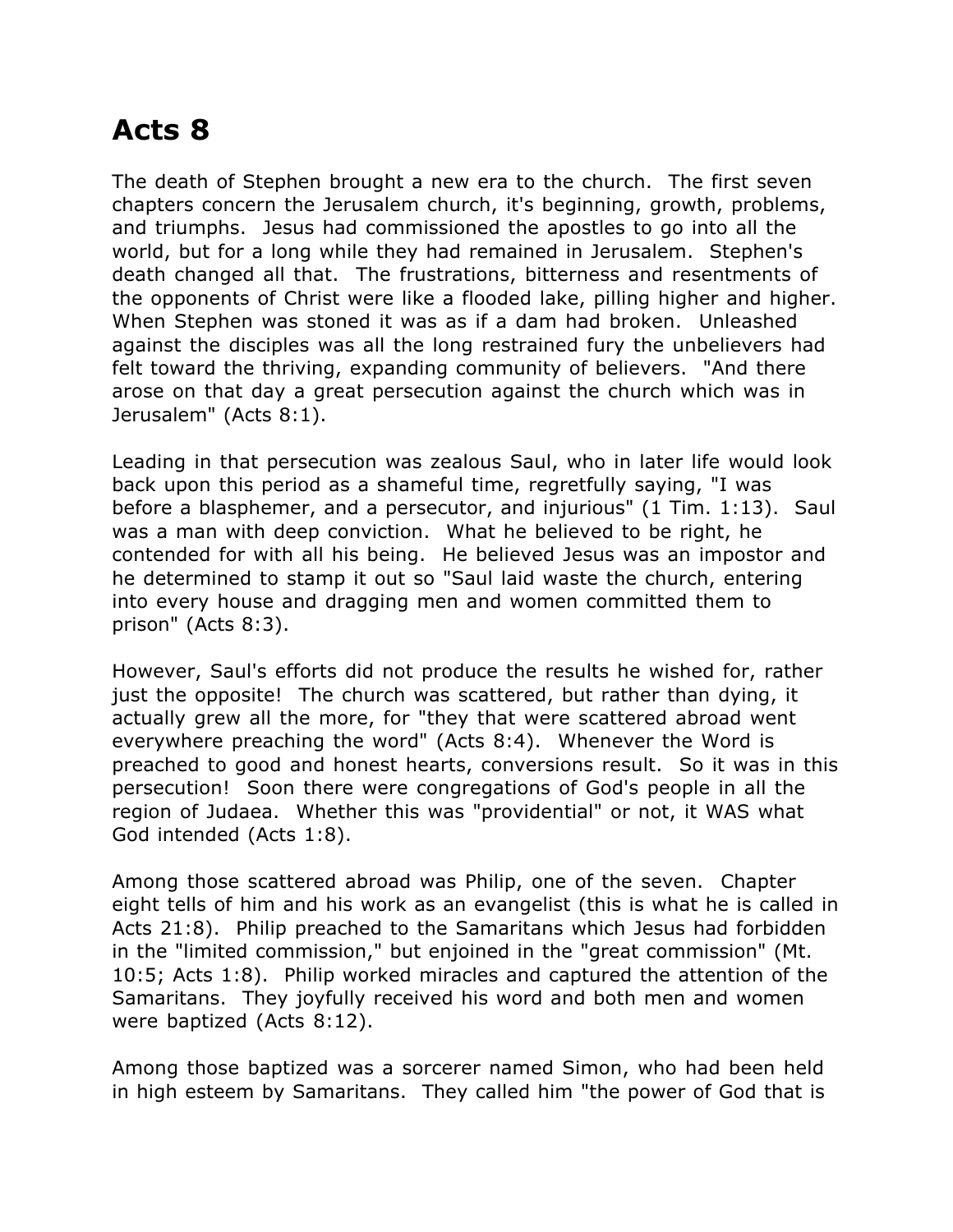called Great" (Acts 8:10). He deceived the people with his "witchcraft," but he met more than his match in Philip. He watched Philip and was amazed at the signs and wonders he worked (Acts 8:13). There were miracles and there were "pseudo" miracles--not miracles at all, although they seemed to be. Satan is the great deceiver and he is set to deceive the whole world. He empowers his servants to work lying wonders (2 Thess. 2:8). Since the purpose of miracles is to confirm a spoken message, true miracles do not confirm a false one, therefore works done which pretend to be miracles to confirm false doctrines are just that, pretensions (Mk. 16:19-20).

Philip, as Stephen, could work miracles; the first besides the twelve who could do so. Nevertheless, neither could pass on to others the power to work miracles. That power belonged exclusively to the apostles (Acts 8:18; 19:6; Rm. 1:11; 2 Tim. 1:6).

Simon's old self sprang to life when he saw Peter and John lay hands on others and impart to them spiritual gifts. He offered Peter money to receive such power. Peter rebuked him saying, "Thy silver perish with thee, because thou hast thought to obtain the gift of God with money. Thou hast neither part nor lot in this matter; for thy heart is not right before God. Repent therefore of this thy wickedness, and pray the Lord, if perhaps the thought of thine heart shall be forgiven thee. For I see that thou art in the gall of bitterness and in the bond of iniquity" (Acts 8:20-23). Simon was terrified and asked Peter to pray for him that none of the things which he had spoken come upon him. Simon is an example that a saved person can so sin so as to be lost, contrary to the popular doctrine "once saved, always saved". His lapse into his old ways brought him into a state of perishing and in the "gall of bitterness and bond of iniquity". It is hard to argue against a demonstration. Since obviously Simon was lost when Peter rebuked him, the only recourse Calvinists have is to deny he had ever been saved. However, the account shows just as clearly that he had been, for Simon believed and was baptized, thus saved according to the promise of Jesus (Mk. 16:16). Just as the "miracles" Simon wrought originated with Satan; so the doctrine "once saved, always saved" came from him, as well.

The Holy Spirit had more work for Philip. An angel directed him to "arise, and go toward the south unto the way that goeth down from Judaea unto Gaza the same is desert" (Acts 8:26). There he met an Ethiopian Eunuch who was the treasurer of Queen Candace and who had been to Jerusalem to worship. He was reading from the prophet Isaiah (53) and when the Spirit directed Philip to "go near and join thyself to this chariot,"